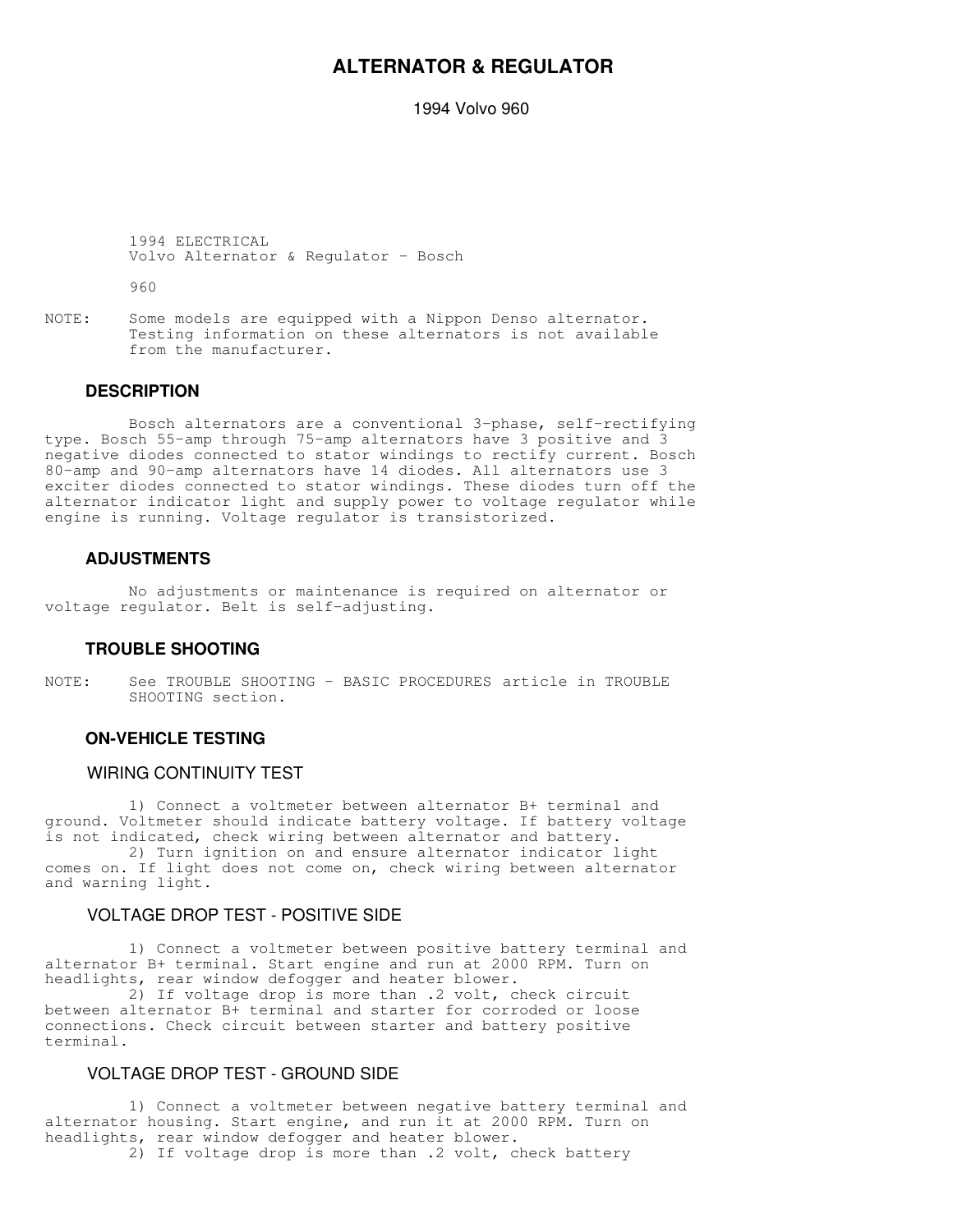terminals, chassis grounds and engine grounds for corroded or loose connections.

#### OUTPUT TEST

 1) Ensure connections at battery, alternator, and starter are clean and tight. Ensure alternator, engine and body are properly grounded. Ensure alternator drive belt is tight and in good condition.

 2) Connect ammeter following manufacturer's instructions. Connect voltmeter leads to battery terminals. Run engine to 2000 RPM. Adjust carbon pile on tester until voltmeter reads 12 volts. Alternator output should be 49-55 amps. (55-amp alternator), 63-70 amps (70-amp alternator), 31-80 amps (80-amp alternator), 81-90 amps (90-amp alternator). If alternator output is low, replace alternator.

# REGULATOR CONTROL VOLTAGE TEST

 1) Connect voltmeter to battery. Run engine at 2000 RPM until voltage stops rising. Voltage should be 13.0-15.0 volts. If voltage is higher with integral regulator WITHOUT temperature sensor, replace regulator. If voltage is higher with integral regulator WITH temperature sensor, check sensor.

 2) Temperature sensor is located under battery. Note battery temperature and charging voltage. Check Graph A to see if temperature and voltage are within center lines of graph. See Fig. 1. If so, charging voltage is okay.

 3) If voltage and temperature is not within center lines of Graph A, go to Graph B for internal temperature sensor check. See Fig. 1. Disconnect regulator temperature sensor. Locate temperature and voltage on Graph B. If within center lines, replace internal temperature sensor. If not within center lines, replace voltage regulator.



Fig. 1: Graphing Temperature Sensor & Charging Voltage Courtesy of Volvo Cars of North America

# **OVERHAUL**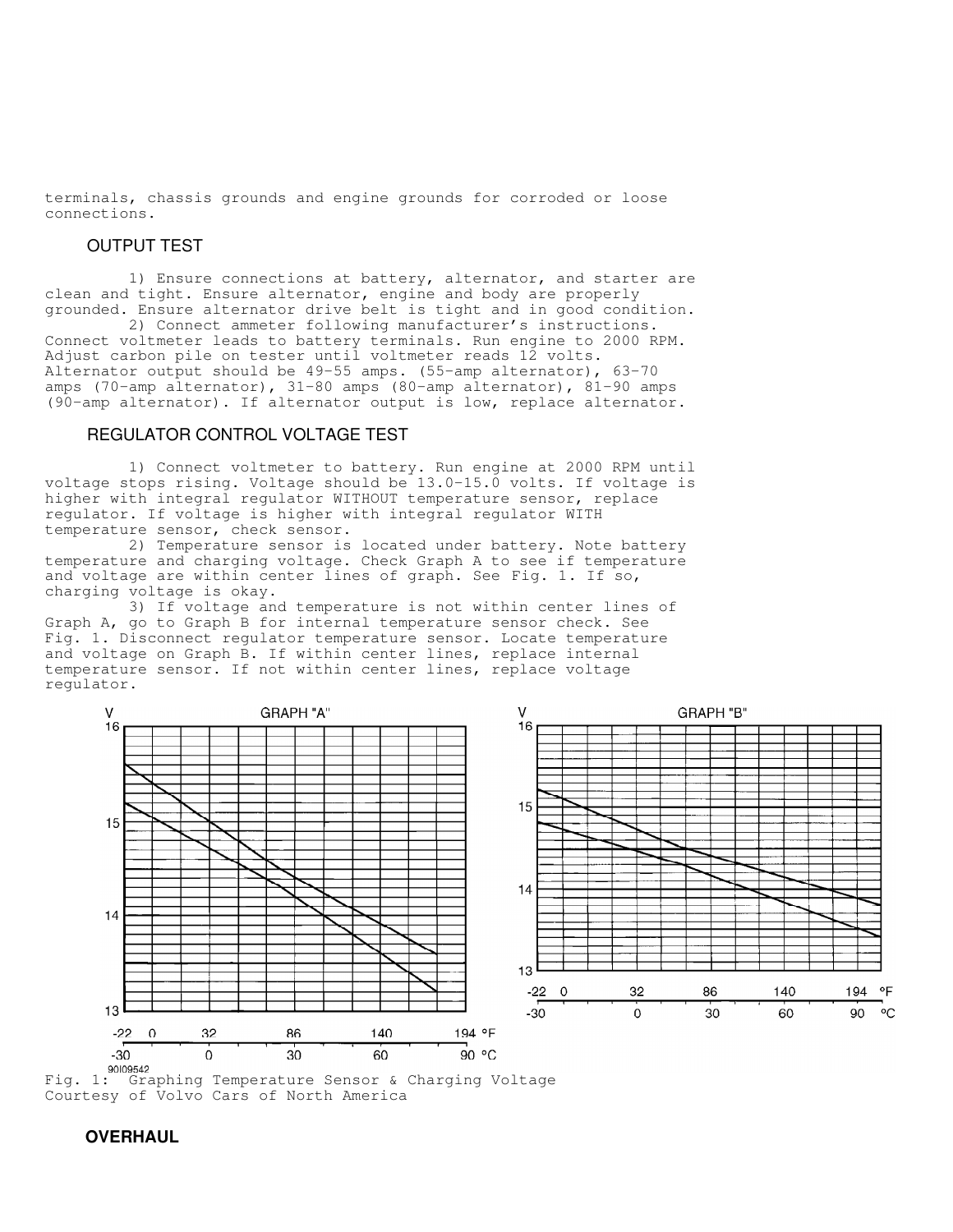#### NOTE: Use illustration for exploded view of Bosch alternator. See Fig. 2.



Courtesy of Volvo Cars of North America

 **WIRING DIAGRAMS**